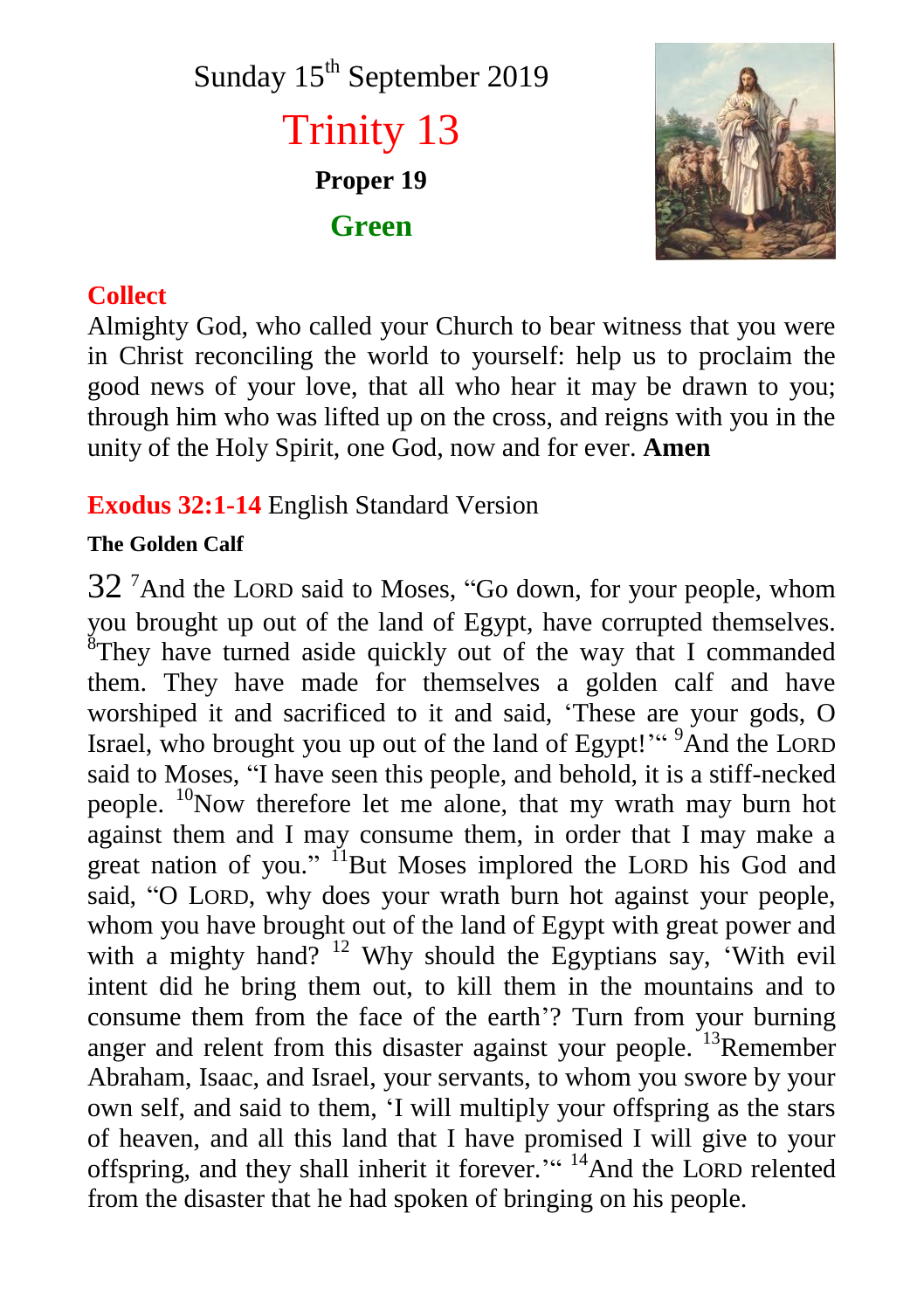**COMMENT:** The verses chosen as the lection begin halfway through the story, which speaks for itself. The LORD describes the people as "your people" (verse 7) much in the same way as one spouse may speak of a naughty child as being the other spouse's child. Yet Moses in reply he addresses them as the LORD's people (verse 11). 'Stiff-necked' is a Hebrew idiom close to the meaning of the English word 'headstrong'. God hints at the outset of verse 10, there is room to implore God, and intercede on the people's behalf. "therefore let me alone" – almost "give me permission". The Prophets frequently play this intercessory role (1 Samuel 12:23; Jeremiah 18:20; Ezekiel 22:30-31; Psalm 106:23). This view cuts against the strict Protestant view, that no other man can mediate between a person and God, but it also places a great responsibility on all Christians to become intercessors on behalf of others – in prayer we can make a difference!

# **Luke 15:1-10** English Standard Version (ESV)

## **The Parable of the Lost Sheep**

 $15<sup>1</sup>$  Now the tax collectors and sinners were all drawing near to hear him. <sup>2</sup> And the Pharisees and the scribes grumbled, saying, "This man receives sinners and eats with them."  $3$  So he told them this parable: <sup>4 "</sup>What man of you, having a hundred sheep, if he has lost one of them, does not leave the ninety-nine in the open country, and go after the one that is lost, until he finds it?  $5$  And when he has found it, he lays it on his shoulders, rejoicing. <sup>6</sup> And when he comes home, he calls together his friends and his neighbours, saying to them, 'Rejoice with me, for I have found my sheep that was lost.<sup> $7$ </sup> Just so, I tell you, there will be more joy in heaven over one sinner who repents than over ninety-nine righteous persons who need no repentance.

## **The Parable of the Lost Coin**

 $8$  "Or what woman, having ten silver coins,  $[a]$  if she loses one coin, does not light a lamp and sweep the house and seek diligently until she finds it?  $9^9$  And when she has found it, she calls together her friends and neighbours, saying, 'Rejoice with me, for I have found the coin that I had lost.<sup>' 10</sup> Just so, I tell you, there is joy before the angels of God over one sinner who repents."

**Footnotes:** a. Greek *ten drachmas*; a *drachma* was a Greek coin approximately equal in value to a Roman *denarius*, worth about a day's wage for a labourer.

**COMMENT:** These two impressionistic stories from the daily life of a Palestinian peasant are often overlooked because of their proximity to the much more familiar parable that follows. They tell the story of God's love for the lost and God's wholly undeserved grace that offers full and free forgiveness. Note that both parables emphasise the joyful celebration when the lost article is found. The allusion is to God's joy over a sinner who repents. To God, everyone is important – and loved with an indiscriminate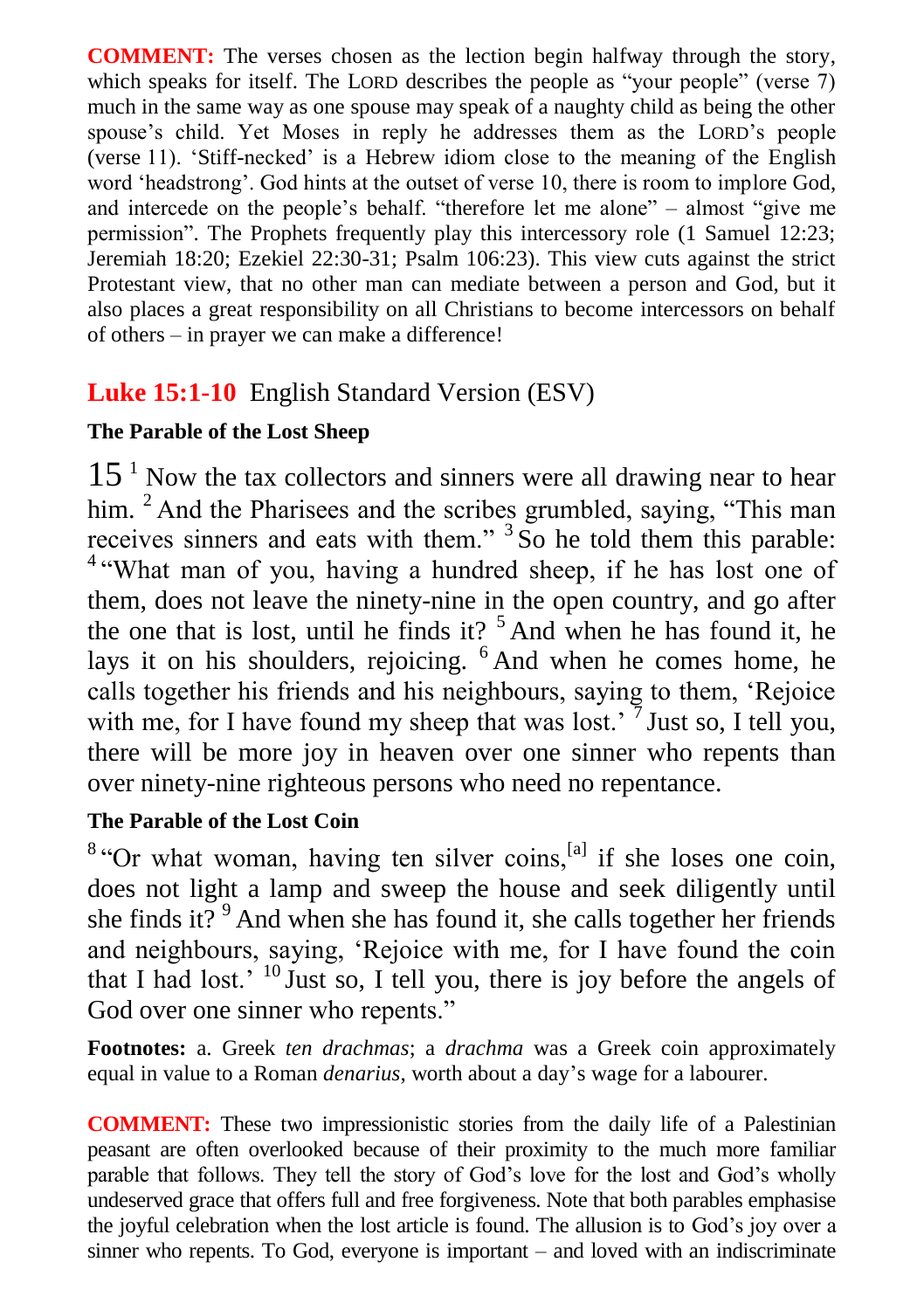love. No one is excluded. This crucially significant truth speaks to our time when doubt and disbelief often overwhelm faith and guilt causes some to separate from the Christian community. In each of these two parables, we have profound theology spoken with great simplicity. Was one sheep so valuable? To a poor shepherd, a single lamb would have been precious. His whole livelihood depended on maximizing the number of lambs his herd produced and brought to marketable size. Is it any wonder that the incident sprang into Jesus' mind as he sought to show how much God loves even the most foolish and undeserving of sinners? As for the woman who had lost a coin, could she not be Jesus' own mother, Mary, whose anxiety and joy he recalled so vividly? How often had he come into their humble home from his carpenter shop to find Mary happily celebrating with her closest friends over a refreshing cup of diluted vinegar-wine, a popular beverage among the poor. They made it by pouring water over the skins and stalks left over from the crushing of grapes for wine, then allowing it to ferment. A single coin among ten would have been of great value to the struggling family, perhaps now left fatherless by the death of Joseph as legend tells it. In his Rabbi Jesus: An Intimate Biography, Bruce Chilton infers that Jesus did not have very happy relationships with his family after Joseph died. Even a mamzer (an outcast because his birth had been suspicious), would have retained such memories of home as he wandered far and wide during his "hidden" years. As a wandering Rabbi, however, he knew that memories such as these would connect directly with his audience who presumably were peasant folk too for the most part.

#### **Psalm 14** *Dixit insipiens* Grail Psalter

#### R **God made all men prisoners of disobedience, that he might show mercy to them all.**

 $<sup>1</sup>$  The fool has said in his heart:</sup> "There is no God above." Their deeds are corrupt, depraved; not a good man is left.  $\mathbf{R}$ 

<sup>2</sup> From heaven the Lord looks down on the sons of men to see if any are wise, if any seek God.  $\overline{R}$ 

 $3$  All have left the right path. depraved, every one; there is not a good man left, no, not even one.  $\mathbb{R}^7$ 

<sup>4</sup> Will the evil-doers not understand? They eat up my people as though they were eating bread: they never pray to the Lord.  $\mathbb{R}^7$